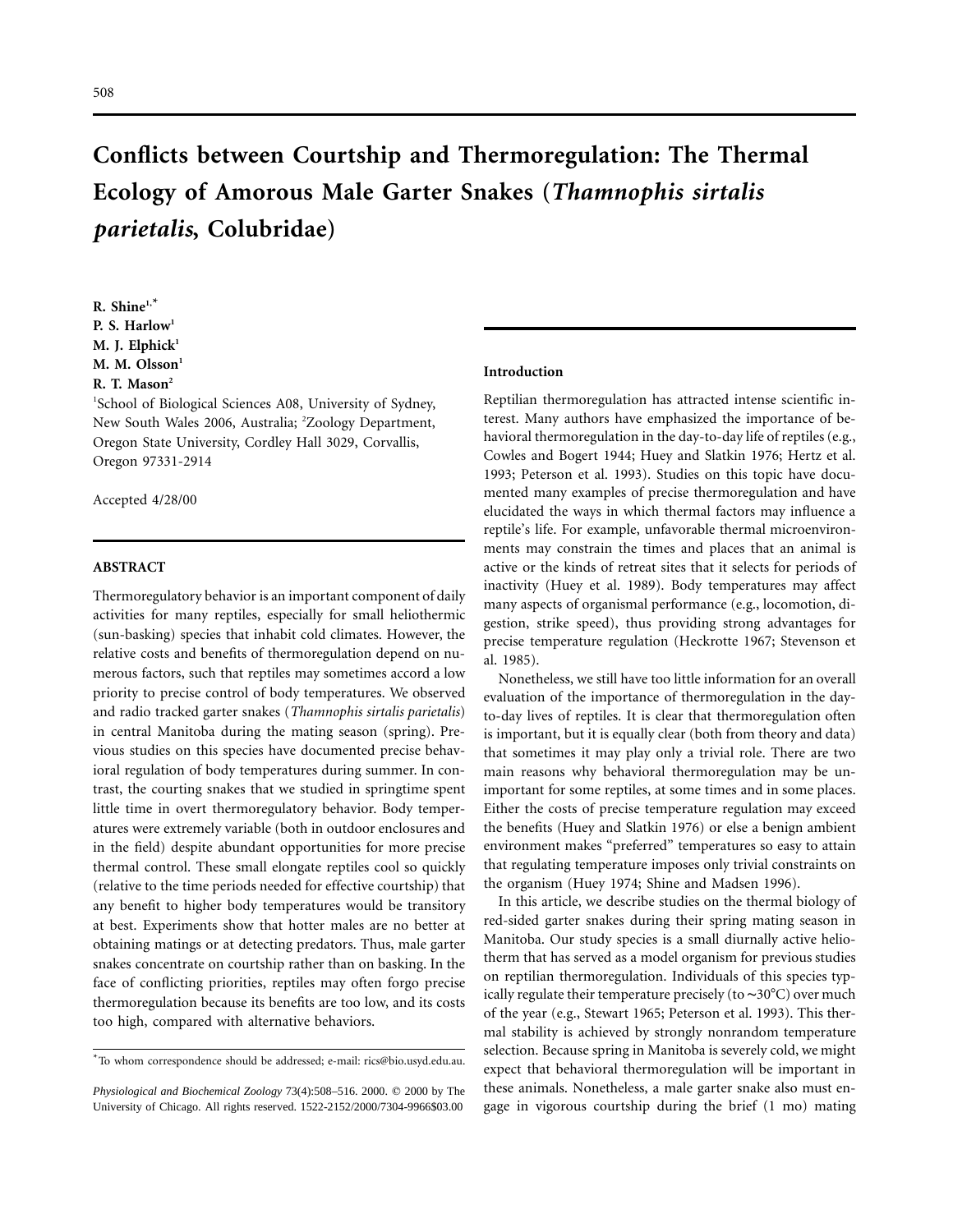season, thus raising a potential conflict in terms of time allocation.

To evaluate the role of thermoregulation in the biology of male garter snakes at this time of year, we need to answer the following questions: (1) What thermal opportunities are available to the snakes, and how do they use them? To answer this question, we need data on the body temperatures potentially attainable by the animals, as well as those they actually exhibit. If basking opportunities are limited, snakes may display low and variable temperatures despite intense thermoregulatory effort. Conversely, a benign thermal environment may result in high and constant body temperatures without overt thermoregulation. (2) To what degree is active thermoregulation compatible with courtship? The two activities may be incompatible (thus enforcing a conflict) if mating occurs in a habitat where basking is impossible, or requires behaviors that are not consistent with thermoregulation. (3) Can the snakes resolve any such conflict by temporal partitioning of activities? That is, the snake could bask to achieve high temperatures, then move to other places (or behave in other ways) for courtship. The feasibility of this "solution" will depend on rates of heating and cooling. If the snakes have too little thermal inertia, any increased temperature through basking will be rapidly lost as they move to cooler habitats. (4) Do elevated body temperatures enhance a male's ability in courtship or male-male rivalry? Although higher temperatures enhance some aspects of locomotor performance in snakes, other behaviors are relatively unaffected by body temperature (e.g., Heckrotte 1967; Huey and Slatkin 1976; Stevenson et al. 1985; Whitaker et al. 2000). If basking does not enhance male mating success, we might expect male garter snakes to forgo precise thermoregulation during the mating season.

# **Material and Methods**

# *Species and Study Area*

Red-sided garter snakes (*Thamnophis sirtalis parietalis*) are small (adult males average 45-cm snout-vent length [SVL] and 35 g; females average 55-cm SVL and 75 g), nonvenomous snakes. This species has a very broad geographic distribution in North America (e.g., Rossman et al. 1996). We studied these snakes at large communal dens in central Manitoba, near the towns of Chatfield (50°45'N, 97°35'W) and Inwood (50°35'N, 97°34'W). Thousands of these snakes overwinter in each of the dens, emerging in spring to mate and then disperse long distances to their summer feeding ranges (Gregory 1974; Gregory and Stewart 1975; Larson 1987). Courtship and mating occur in the den itself, as females emerge, or in open grassy areas adjacent to the den. At this time the snakes form "mating balls," consisting of one female plus one or more males (e.g., Hawley and Aleksiuk 1975; Whittier et al. 1985). We gathered data on this system throughout May of 1997, 1998, and 1999.

## *Monitoring Environmental and Operative Temperatures*

We obtained records of daily maximum and minimum temperatures from Lundar, 20 km west of Chatfield (Environment Canada). We also used small field-portable data loggers (Hobotemp, Onset Computer, Meadowbrook, Pa.) to record environmental temperatures (at 10-min intervals) in and near the den. We placed these probes (1.5-mm diameter) inside hollow, thin-walled metal cylinders ( $10 \times 100$  mm, painted black to mimic the thermal reflectivity of the garter snakes; Peterson et al. 1993). These tubes acted as physical models to determine operational temperatures that a basking snake would attain if it remained indefinitely in the same position as the model, under the same insolation regime (Peterson et al. 1993). These models thus provide an indication of the temperatures that a snake could attain if it took advantage of the available basking opportunities. Models were placed in two positions: (i) on the floor of the den and (ii) on adjacent grassland. Two models were placed at each of these positions: one where it would receive maximal exposure to the sun and one in a shaded location. All models were oriented north–south.

## *Heating and Cooling Rates of Garter Snakes*

To quantify rates of heat exchange, we monitored cloacal temperatures of snakes after transferring them from cold to warm conditions and then vice versa. Trials for males and females were conducted separately by using six animals of each size group (small [15–32 g] and large [34–52 g] for males; small [12–32 g], medium [35–52 g], and large [54–164 g] for females). For heating trials, cold snakes (cloacal temperature ~15°C) were placed in a large plastic tub ( $100 \times 50 \times 40$  cm) with a 60-W incandescent lightbulb suspended 20 cm above the snakes. Temperatures were recorded at 10-min intervals for 30 min, after which time the animals were returned to a cold area and monitored at 10-min intervals as they cooled.

## *Selected Body Temperatures*

We attempted to measure the snakes' "preferred" range of temperatures in the absence of any confounding factors that might be present in the field (e.g., where shelter sites offer protection from predators as well as lower temperatures). To do this, 20 snakes (10 males, 10 unmated females) were placed individually in open-topped outdoor nylon arenas (each measuring  $1.0 \times 1.0$  m and 0.8 m high) at 1000 hours on May 29, 1998. Part of each arena was in full sun, and the rest was shaded by the walls of the arena. The cloacal temperatures of these snakes were recorded every 15 min from 1050 to 1235 hours. The weather on this day was fine and sunny, with no clouds and a maximum air temperature of 14.1°C. Copper models placed within the sunny part of the enclosures recorded operative temperatures of  $>32^{\circ}$ C from 1000 to 1300 hours, whereas mod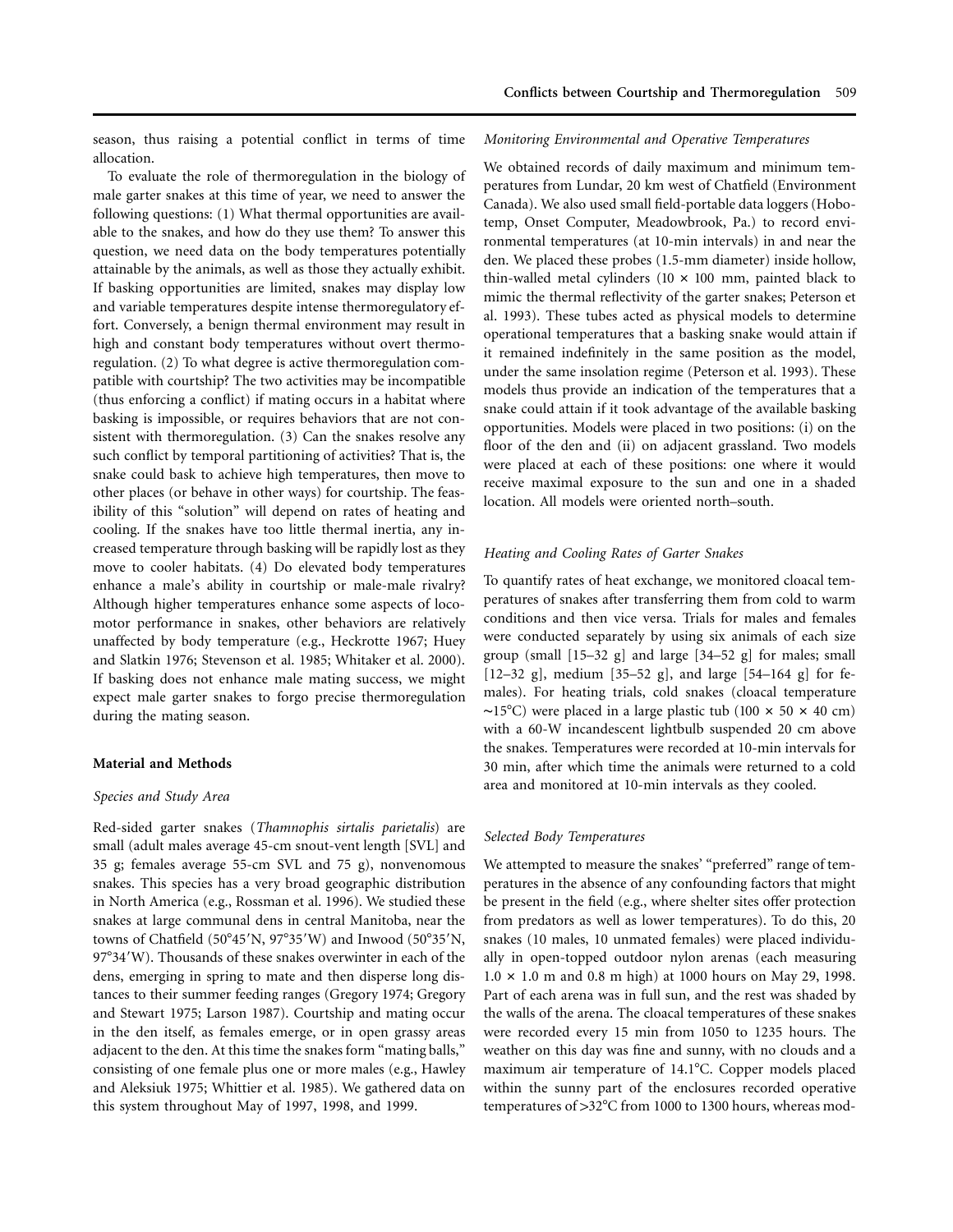els in the shaded sections remained  $\langle 22^{\circ}$ C throughout the day. Thus, the snakes in these arenas had ample opportunity to thermoregulate precisely by shuttling between sun and shade.

## *Radiotelemetry*

Miniature temperature-sensitive radiotransmitters (Holohil model BD-2GT, 1.29 g; Titley model LTM,  $\langle 0.4 \text{ g} \rangle$  were calibrated against a certified thermometer  $(2^{\circ}C$  steps) and then surgically implanted in 33 male and 13 female garter snakes under Brevital sodium anesthesia. The snakes were collected the day before the surgery and released the day afterward. The transmitters weighed <2% of snake body mass in all cases. The units were implanted in the peritoneal cavity, with the whip antenna resting posteriorly beneath the skin (Reinert and Cundall 1982). The snakes showed no obvious ill effects from the surgery; males recommenced courtship <30 s after their release back at the den. Transmitter signals were received with an automatic monitoring system (Televilt model RX900) set to record pulse intervals every 30 min.

## *Field Sampling of Temperatures from Nontelemetered Snakes*

To characterize body temperatures of male snakes that were actively engaged in mate searching, courtship, or mating, we collected data on sizes and temperatures of snakes in and near the den. Temperatures were taken with quick-registering cloacal thermometers. Whenever we found a copulating pair, we immediately recorded cloacal temperatures of both partners, as well as temperatures of two other adjacent males (one courting animal and one solitary [mate-searching] individual) plus ground and air (at 1 m aboveground) temperatures. These data could usually be gathered within 30 s of capturing the snakes.

## *Effect of Body Temperature on Detection of Predators*

When we approached mating balls closely, some of the males would notice our presence and rapidly flee the group. Others would remain oblivious and continue to court. To test the hypothesis that warmer snakes might be more likely to detect our approach, we approached a group quietly and then passed our open hands directly above the group at a height of 20 cm. This procedure was designed to mimic the opening wings of a crow, a common predator of snakes in this area (Shine et al. 2000*a*; R. Shine and R. T. Mason, unpublished data). We then captured the snakes that fled, as well as those that remained and gathered thermal data separately (as described earlier) for each of these groups.

# *Effect of Body Temperature on Male Mating Success*

In the field, we took temperatures of snakes that were mating compared with those that were either courting or mate searching (see earlier description). If higher temperatures enhanced mating success, we would expect to see that mating males were (on average) hotter than unmated males monitored at the same time. However, if copulating males cool down rapidly (because the female is generally cooler than her partner; R. Shine, unpublished data), then we might see the reverse pattern, with mating males cooler than unmated animals.

We also conducted two sets of trials by using outdoor arenas (as described in "Selected Body Temperatures"). For the first set of trials, we allowed two males to court a single female and measured their cloacal temperatures as soon as copulation commenced. If higher temperatures enhance a male's ability to court, we would expect that hotter males would achieve copulation sooner.

In the second set of trials, we directly tested the hypothesis that basking before courtship will enhance a male's chances of mating. We used two same-sized males for these trials, as earlier. Both males were kept in bags overnight in a basement, where they cooled to  $5^{\circ}$ C. One snake was kept in this condition, whereas the other one was taken out of its bag and allowed to thermoregulate in an open arena until it had attained a body temperature of  $>20^{\circ}$ C. The two males, plus an unmated female, were then placed together in the test arena, and we recorded which male obtained the mating.

#### **Results**

## *Thermal Environment*

In Manitoba, May is a period of rapid thermal transition. Ambient temperatures thus vary substantially from day to day. Mean maximum air temperature is  $14.3^{\circ}$ C for May 1 and  $22.6^{\circ}$ C for May 31 (respective minima  $0.0^{\circ}$  and  $7.9^{\circ}$ C; weather data from Lundar: Environment Canada). However, temperatures vary considerably both within and between years. For example, May of 1997 was atypically cold (minima averaged  $1.5^{\circ}$ C and maxima averaged  $14.3^{\circ}$ C), whereas May of 1998 was unusually warm (minima averaged 5.0°C and maxima averaged 18.8°C).

We used thermal data loggers to translate these ambient temperatures into equilibrium body temperatures potentially available to garter snakes. Minima (from deep shade probes) were relatively stable, but maxima varied considerably from hour to hour (Fig. 1). Spatial variation was also significant. In particular, the steep walls of the den limited sun exposure to the den floor so that shaded crevices remained much cooler than shaded areas in the grassland above the den (Fig. 1). However, the rocky walls of the den reflected substantial heat during the day, so that operative models in "basking" positions inside the den attained higher temperatures than did similar models placed in the grassland adjacent to the den (Fig. 1).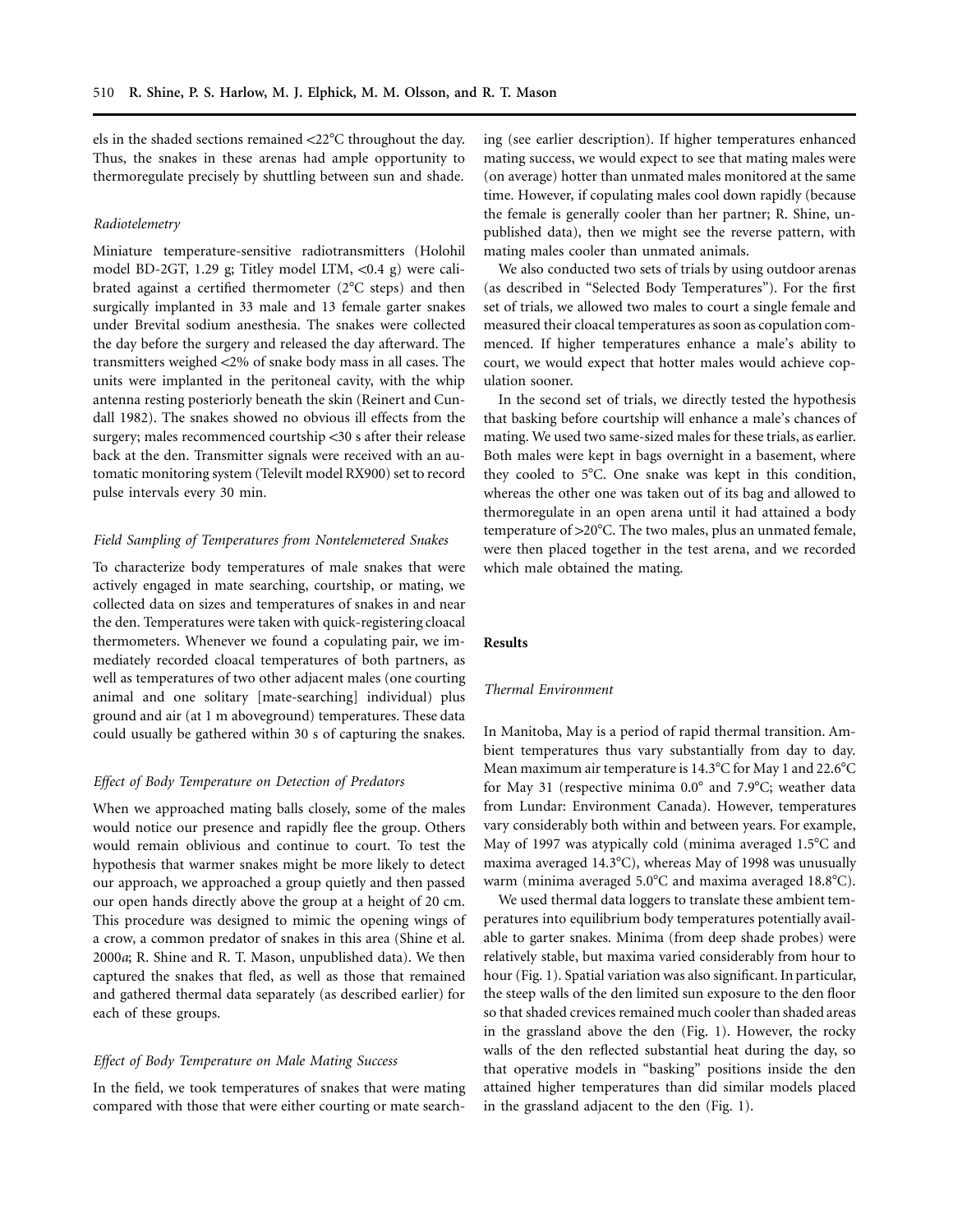

Figure 1. Measures of the ambient thermal environment in Manitoba in May based on 14 d of data. Temperatures were recorded from portable data loggers with their probes inside hollow copper models. These probes were placed in shaded and unshaded locations both on the floor of the den and in adjacent grassland. Note the high level of spatial and temporal variation in ambient (operative) temperatures, especially for models exposed to solar radiation. Figure shows mean values  $\pm$  2 SEs.

## *Heating and Cooling Rates of Garter Snakes*

Both sexes heated and cooled very rapidly. Snakes allowed to bask gained a mean of  $5.5^{\circ}-8.3^{\circ}$ C within the first 10 min, with only minor effects of body size. Cooling rates were similar in magnitude (means per size/sex group of  $2.4^{\circ}-8.7^{\circ}$ C in the first 10 min) but more sensitive to body size. Repeated-measures ANOVA on data for females showed that they cooled more slowly than they heated  $(F_{1, 202} = 126.1, P < 0.0001)$  but with no significant main effect of body size or interactions involving size (all  $P > 0.22$ ). In contrast, males heated at about the same rate as they cooled  $(F_{1, 86} = 0.49, P = 0.49)$ , with only trivial effects of body size.

# *Overt Thermoregulatory Behavior*

On cold or rainy days, few snakes were active. On sunny days, snakes emerged from the den and from under grass around 0700 hours. Recently emerged snakes flattened their bodies in full sunlight, and some climbed onto a low fence surrounding the den, such that they were exposed to sunlight slightly earlier than if they had remained on the ground. However, these behaviors were transitory  $\left( \langle 30 \rangle \right)$  min, depending on weather), and we saw little evidence of basking for most of the day (1000–2000 hours). As dusk approached, many of the snakes gathered into large piles on and around large exposed boulders in the grassy areas near the den. Eventually, the animals moved back down below the surface into holes and under grass clumps. Thus, overt thermoregulatory behaviors such as flattening and orientation to the sun's rays were frequently seen early in the morning but rarely seen at any other time of day.

## *Selected Temperatures*

Snakes in outdoor arenas on a day with ideal weather conditions, nonetheless, displayed little overt thermoregulation. Body temperatures varied considerably among individuals and with time for any given individual. Mean body temperatures were similar in the two sexes ( $\overline{X} = 24.2^{\circ}\text{C}$  for females, 25.6°C for males;  $F_{1,18} = 0.63$ ,  $P = 0.44$ ) but ranged from 22.2° to 29.5°C for individual males and from  $18.0^{\circ}$  to  $31.0^{\circ}$ C for individual females (Fig. 2). During the period of the day when snakes could have selected whatever temperature they wanted within this range simply by moving  $<$ 1 m into sun or shade, most snakes did not do so. Thus, for example, the average range of



Figure 2. Selected body temperatures of male and female garter snakes in individual outdoor arenas on May 29, 1998. Figure shows mean values (and two associated SEs) for each snake based on records of cloacal temperatures taken every 15 min over the period 1050–1235 hours. Operative temperatures of  $\langle 22^\circ$  to  $>32^\circ$ C were available throughout this period based on temperatures inside copper models placed in shaded and unshaded areas of the arenas.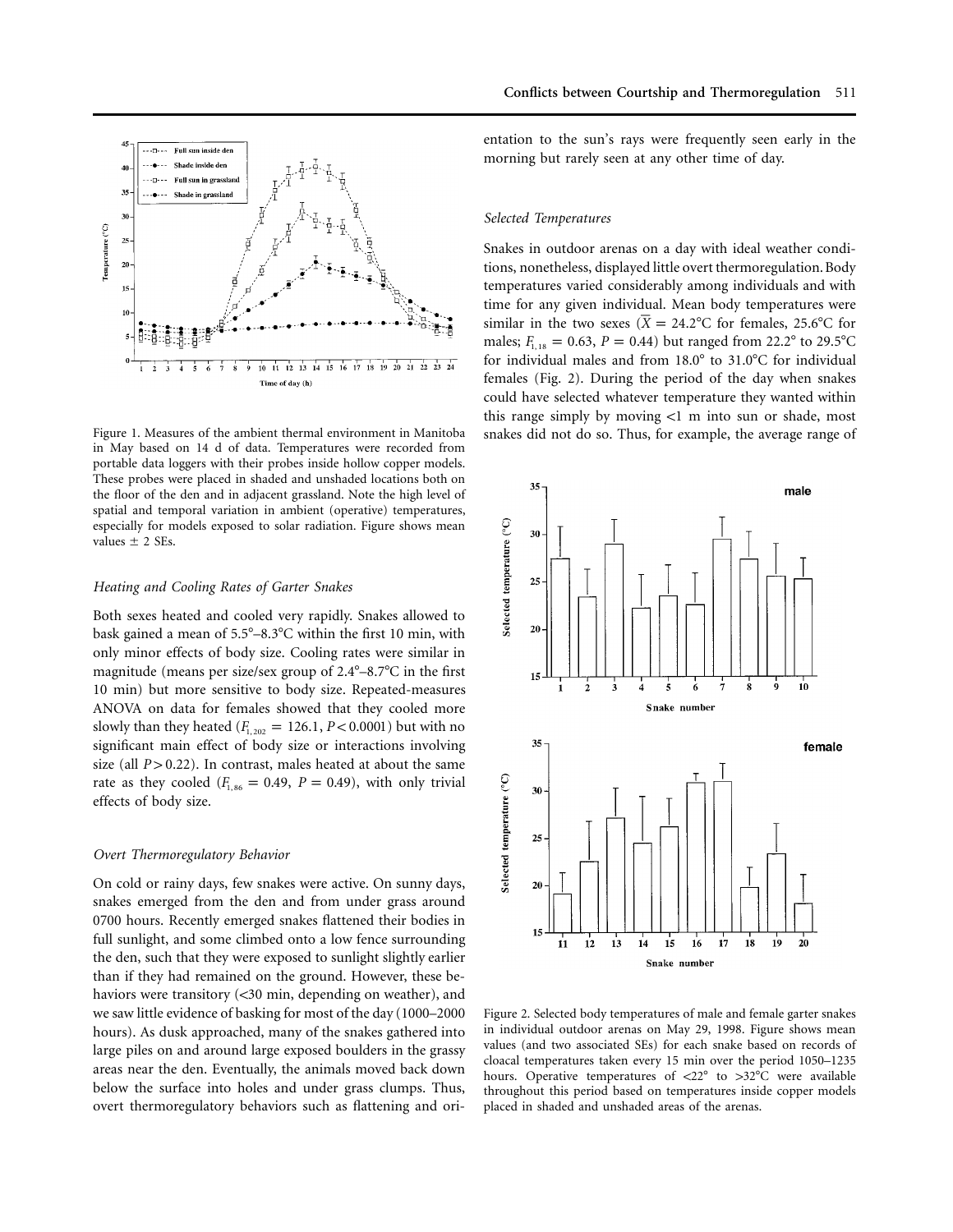body temperatures recorded from the eight readings for each individual was  $12.5^{\circ}$ C for males and  $12.0^{\circ}$ C for females.

# *Patterns of Body-Temperature Variation in Free-Ranging Snakes*

Mean hourly body temperatures of the radio tracked snakes varied from  $2.0^{\circ}$  to  $32.8^{\circ}$ C with strong diurnal variation (Fig. 3). Overall, females averaged higher temperatures than did males (overall means  $\pm$  SD of 26.9  $\pm$  2.5°C for females, 22.9  $\pm$  4.9°C for males; effect of sex,  $F_{1,114} = 4.63$ ,  $P < 0.04$ ). Mean hourly temperatures over the activity period (1000–2000 hours) ranged from  $24.5^{\circ}$  to  $28.1^{\circ}$ C for females and from  $19.9^{\circ}$ to 25.3°C for males. When snake temperatures are compared with model temperatures over the same time period, it is clear that snakes had abundant opportunities to select a narrow range of temperatures over most of the day (Fig. 3).

Cloacal temperatures of males from courting groups also provide useful information on sources of thermal variation. The mean body temperatures of snakes in these groups varied considerably, but there was little variation among snakes within a single group (mean thermal range within groups  $\langle 3.0^{\circ} \text{C} \rangle$  vs. the range among groups of  $>18.0^{\circ}$ C; see Fig. 4). Body temperatures were higher in larger groups (see Fig. 5). These larger groups generally occurred in midafternoon, the warmest part of the day (see Fig. 5).



Figure 3. Body temperatures of radio tracked garter snakes and operative temperatures from physical models, as a function of the time of day that the data were recorded. Figure shows mean values  $\pm$  2 SEs for snake temperatures; these means are themselves based on one mean value per radio tracked snake per hour. The number of snakes represented in each hour ranged from 18 to 27. Values for ambient temperatures are taken from Figure 1. Note that a wide range of operative temperatures was available throughout most of the day, but the snakes rarely selected high or constant temperatures.



Figure 4. Variation in body temperatures among and within mating balls of red-sided garter snakes based on cloacal temperature readings. Note that groups varied substantially in mean temperatures but that there was generally little variation among males within a single group.

# *Influence of Body Temperature on Predator Detection*

When startled by our sudden approach, an average of 69%  $(SD = 26.4\%)$  of males remained courting the female, whereas the others fled. The proportion of males that fled from our approach was higher in groups with higher average body temperatures (R. Shine et al., unpublished data). However, there was no trend for warmer animals within each group to be more likely to flee. We analyzed these data by using a two-factor ANOVA, with the factors being group number and snake response. Groups differed significantly in mean body temperature  $(F_{37,177} = 30.42, P < 0.001)$  but not mean body size  $(F_{37,177} =$ 1.25,  $P = 0.17$ ). Within each group, males that stayed did not differ from those that fled in terms of either mean body temperature  $(F_{1,177} = 0.28, P = 0.60)$  or mean body size (for SVL,  $F_{1, 177} = 0.06, P = 0.81$ .

## *Influence of Body Temperature on Mating Success*

Figure 6 provides data on the frequency distributions of temperatures measured in the field at the times that we found mating pairs. These data show that (i) matings occurred over a surprisingly wide range of ambient temperatures and snake body temperatures, (ii) males achieved matings even at body temperatures  $\langle 10^{\circ}$ C, and (iii) the body temperatures of mating males were no higher than those of unmated males (courting or mate-searching animals) measured at the same time. A onefactor ANOVA comparing temperatures of these simultaneously measured categories revealed highly significant differences among groups  $(F_{5,558} = 60.56, P < 0.0001)$ . Post hoc (Fisher's protected least significant difference) tests show that air temperatures were lower than ground temperatures, which in turn were lower than the body temperatures of copulating snakes (both males and females). These copulating animals in turn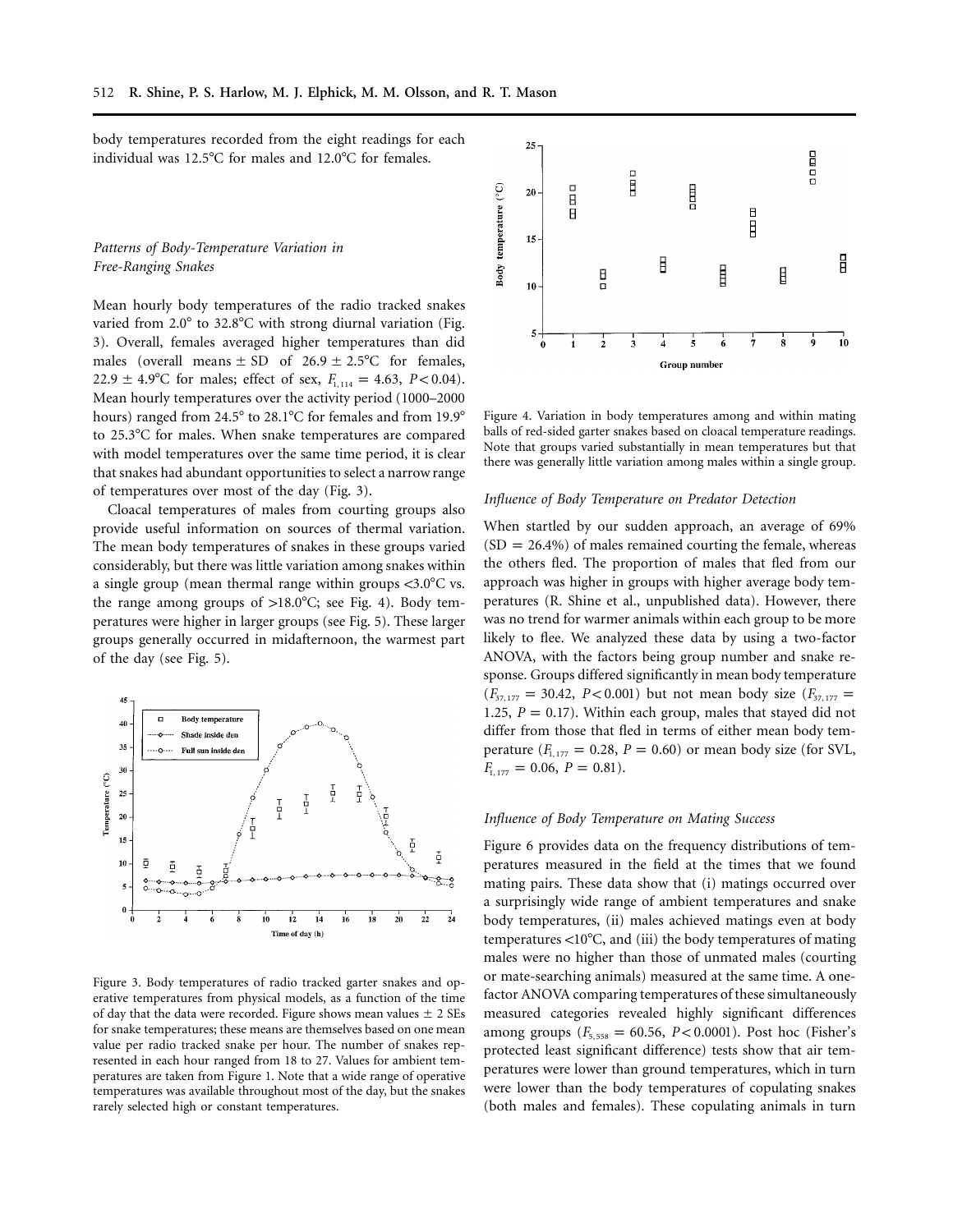

Figure 5. The size of garter snake mating balls (number of males per group) is correlated with mean body temperature of the snakes in those groups (mean temperature vs. group size  $[a]$ ,  $n = 87$  groups,  $r = 0.33$ ,  $P < 0.002$ ). Because body temperatures varied through the course of the day (see Fig. 3), this trend was also reflected in a tendency for groups to be larger in midafternoon than at other times (onefactor ANOVA, with hour of the day as the factor and number of males per group [b] as the dependent variable:  $F_{9,268} = 3.31, P <$ 0.001). In panel *b*, error bars show 2 SEs on either side of the mean. Sample sizes (groups per h) are as follows: 6, 99, 30, 15, 28, 17, 5, 28, 48, and 2.

were significantly cooler than either mate-searching or courting males. Thus, copulating males were actually cooler, not warmer, than their unsuccessful rivals.

In arena trials with two males per female, the duration of courtship that was required to achieve copulation was not significantly linked to mean body temperature of the copulating male (regression of courtship duration against mean male body temperature at coitus:  $n = 14$ ,  $r = -0.20$ ,  $P = 0.50$ ). This result suggests that hotter males are no more effective at courtship.

The most direct evidence on the influence of male temperature on mating success comes from experimental trials in which we added one hot male and one cold male to an arena containing a receptive female. Matings were achieved after an average of 31 min (range  $= 5-65$  min), with no clear advantage to the hot male (13 matings) over his colder rival (10 matings;  $\chi^2 = 0.39$ , df = 1, *P* = 0.60). The thermal difference between the two males had disappeared or reversed in many of these trials before copulation occurred. Thus, basking before the commencement of courtship did not enhance a male's mating success.

## **Discussion**

Previous studies on *Thamnophis sirtalis* provide abundant evidence that these animals sometimes use behavioral means to regulate their body temperatures quite precisely. For example, 140% of snakes studied by Stewart (1965) had body temperatures between  $29^{\circ}$  and  $31^{\circ}$ C in the field as well as in the laboratory. Similarly, >80% of Fitch's (1965) captive snakes exhibited body temperatures of  $27^{\circ}-33^{\circ}$ C. In a general review of six studies on *T. sirtalis* thermal biology, Lillywhite (1987) summarized mean selected temperatures of this species as  $26^{\circ}-30^{\circ}$ C. In contrast, our data suggest that thermoregulation is not a particularly important factor in the day-to-day life of



Figure 6. Frequency distributions of temperatures measured in the field at the times that we found copulating garter snakes. Data are provided for ambient temperatures (ground, and air at 1-m height), the cloacal temperatures of copulating males and females, and the cloacal temperatures of courting and mate-searching males measured at the same time. See text for statistical results.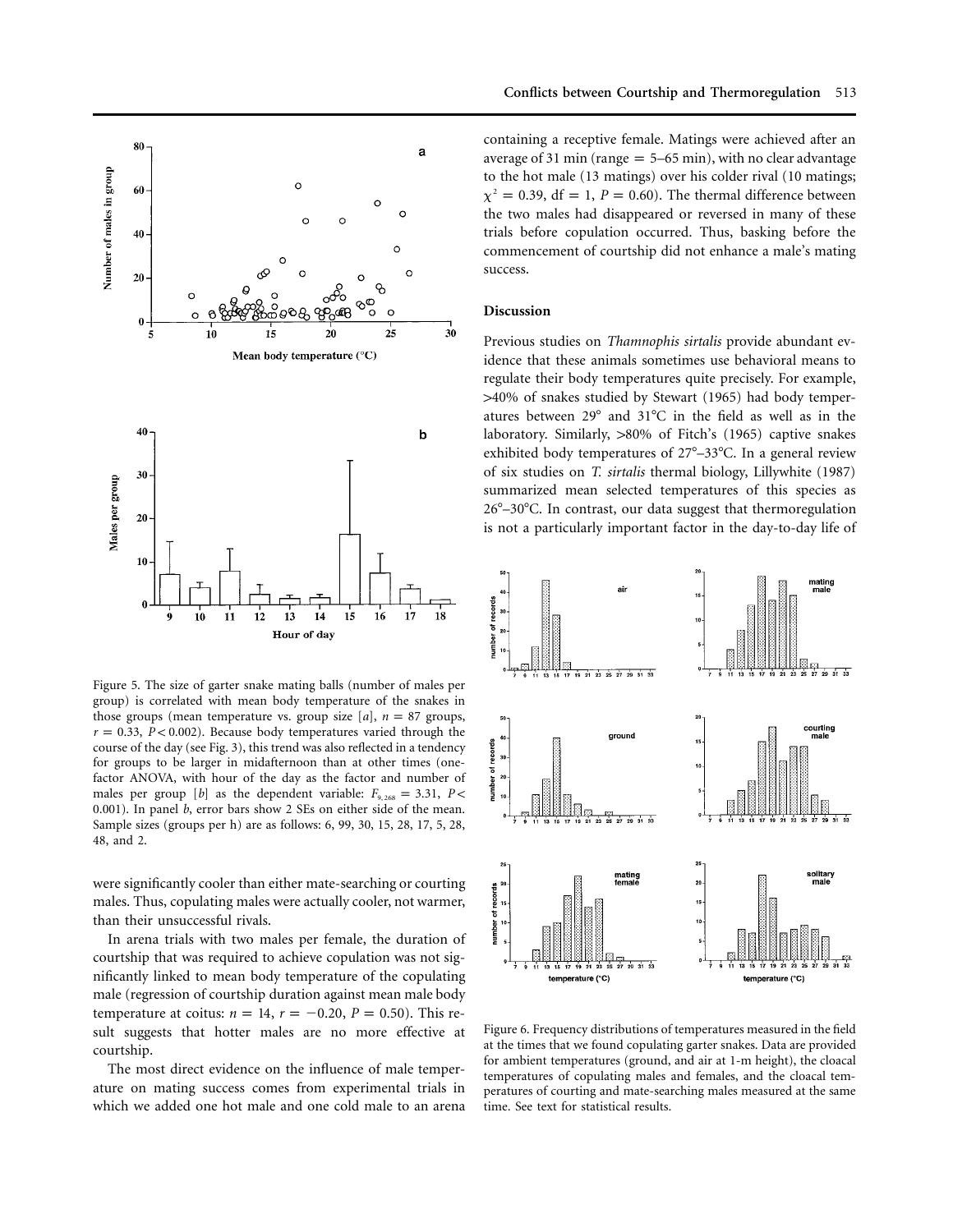a male garter snake in Manitoba during the mating season. This conclusion rests on three main results: (1) The snakes spend little time in overt thermoregulatory behavior, at least during the time of day when they are engaged in reproductive activities. (2) The snakes do not maintain relatively high, constant temperatures even when ambient conditions allow them to do so. (3) Body temperature has little effect on the snake's ability to do ecologically relevant behaviors (mating success, predator avoidance).

It would be nonsensical to suggest that thermal factors are irrelevant to the garter snake's ecology: ambient temperatures in this severely cold region have many impacts on these small ectotherms. For example, low nighttime temperatures enforce retreat to sheltered sites and favor (brief) periods of thermoregulatory behavior (flattening, basking, etc.) each morning. Thermal factors also modify the snakes' behavior, including their antipredator tactics (bluff rather than escape; Fitch 1965; Passek and Gillingham 1997; Shine et al. 2000*a*), which hemipenis the male uses during copulation (Shine et al. 2000*b*), and the size of mating balls (Fig. 5). Nonetheless, thermoregulatory behavior occurs less often and less overtly than we might expect from previous studies of small diurnal heliotherms in similar climates. We had initially expected that the male snakes would shuttle between sun and shade and participate in mating balls only when they had attained close to some optimal temperature. This prediction was strongly falsified.

Although many species of reptiles may sometimes accord a low priority to overt thermoregulation, the reasons for this situation appear to be different in our garter snakes than in previously studied systems. Reptiles may refrain from basking if suitable basking sites are scarce, costly to reach, or risky to use (e.g., Huey 1982; Rummery et al. 1995), or if high stable temperatures are easily maintained without basking (e.g., Shine and Madsen 1996). In the Manitoba snakes, however, none of these conditions apply. Instead, higher body temperatures are relatively easy to obtain (at least in suitable weather) but confer little benefit to a male garter snake. Courtship requires a considerable period of time in close contact with cold ground and (usually) many other rival snakes, and these small snakes heat and cool so rapidly that an initially high temperature would soon be lost. Thus, higher body temperatures have little or no impact on the snake's ability to obtain matings or (given their single-minded concentration on courtship) to detect our approach.

Previous work has emphasized the thermal dependency of several measures of organismal performance, including the speeds of crawling or striking, rate of tongue flicking, and digestive rate (e.g., Stevenson et al. 1985). However, the degree to which performance depends on temperature varies considerably among different types of performance measures (e.g., Heckrotte 1967; Huey 1982; Stevenson et al. 1985; Whitaker et al. 2000). Plausibly, mating performance may have more to do with strength than with speed, and force production is generally less thermally sensitive than is timing (Bennett 1990). One unique advantage of our study system is that it allows us to quantify the effects of thermoregulation on an important fitness component (mating success). Previous studies on reptilian thermoregulation have necessarily relied on performance measures that bear much less directly on organismal fitness. Selection for successful performance in traits such as mating ability may have been so strong that it has reduced the variance in performance attributable to local conditions (such as temperature). In keeping with this suggestion, successful copulation occurred at body temperatures as low as 10°C (Fig. 6; see also Hawley and Aleksiuk 1975; contra Gartska et al. 1982).

The lack of any strong link between a male's body temperature and his ability to obtain a mating may explain why (at an ultimate level) males do not engage in overt thermoregulation during most of the day. Our data suggest that a male does not obtain any mating advantage by being warmer than his rival. Indeed, the best strategy for a reproductive male may be to obtain the optimal position for copulation, with his tail base immediately adjacent to the female's and to allow his rival to bring the female to receptivity through vigorous courtship, rather than doing so himself. Courtship requires considerable movement (e.g., chin rubbing, caudocephalic waves; Whittier et al. 1985), potentially reducing the male's ability to maintain his tail base in the correct position, especially given the frequent "tail-wrestling" battles among rival males (Shine et al. 2000*c*). More generally, a male that obtained a suitable position beside a receptive female would be likely to lose rather than gain in probable reproductive success if he left the mating ball to thermoregulate.

Hotter versus colder males within a given mating ball also did not differ for the other performance measure that we assessed: the ability of actively courting males to detect and respond to our approach. This measure can be criticized on the grounds of its artificiality, but we have shown elsewhere that the response of the snakes to people is similar to their response to a more natural stimulus (a plastic crow; Shine et al. 2000*a*). Hotter snakes can crawl away more rapidly (Heckrotte 1967; Stevenson et al. 1985), but for many reptiles confronted by avian predators, the most important determinant of vulnerability may lie in their ability to detect, rather than to evade, the predator (Schwarzkopf and Shine 1992).

Reptiles may often be faced with conflicts among various activities such as mating, predator avoidance, and thermoregulation because these alternative activities often require different behaviors. The conflict between mating success and thermoregulatory precision that we have explored in the Manitoba snakes is only one such trade-off (e.g., Peterson et al. 1993). For example, snow may constitute the only nearby water source for the Manitoba snakes in dry weather, and we have seen snakes drinking from snowdrifts. This behavior must constrain maintenance of high body temperatures, but the hydric benefit presumably outweighs the thermal disadvantage. Similar com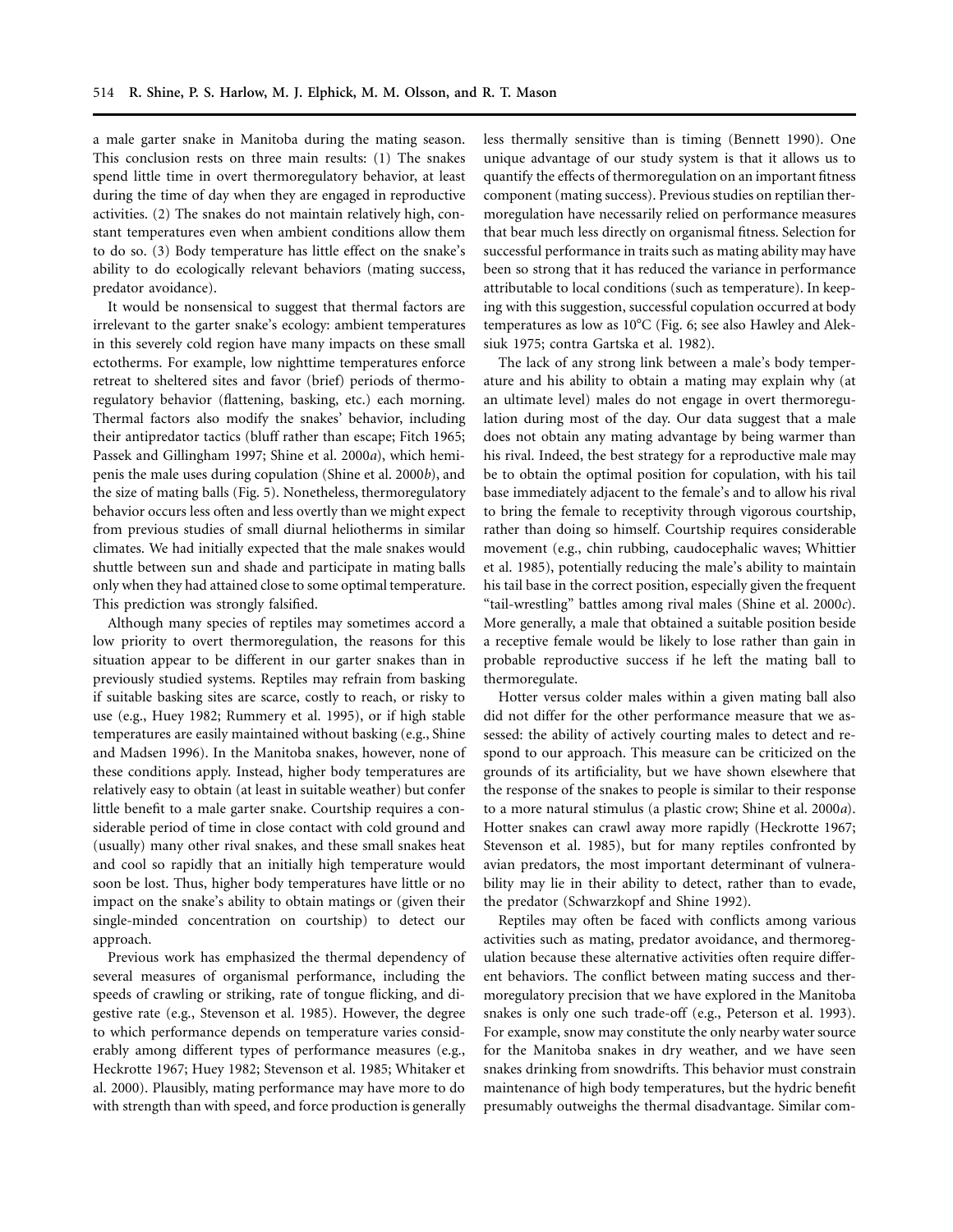promises may be widespread. In selecting retreat sites, velvet geckos (*Oedura lesueurii*) accord a lower priority to thermal concerns than to the avoidance of predators or conspecifics (Downes and Shine 1998). Hence, although much herpetological research has stressed the importance of behavioral thermoregulation, recent studies (including this one) suggest a slightly different focus.

Thermoregulation is indeed important but is only one of several factors that a reptile must take into account in its behavioral decisions. These factors interact in complex ways. For example, body size may influence thermoregulatory precision if smaller garter snakes (because they are more vulnerable to predators) spend more time hidden under shelter (Gregory 1984). Similarly, snakes may bask more often if they have recently fed or are about to shed (Gibson et al. 1989). The influence of reproduction on thermoregulation is particularly complex. For some animals at some stages of the season, costs and benefits associated with reproduction may favor extreme stenothermy and very active thermoregulation. This may be true, for example, of gravid female garter snakes because high and constant temperatures accelerate embryogenesis and may optimize offspring phenotypes (Fitch 1965; Stewart 1965; Gregory 1984; Charland and Gregory 1990; Peterson et al. 1993). In contrast, other garter snakes at other times of year may give much less priority to thermal biology. Seasonal variation in garter snake body temperature regimes has been revealed by previous studies (e.g., Gibson and Falls 1979; Peterson et al. 1993). Undoubtedly, some of this difference reflects externally imposed constraints: snakes may be unable to attain high constant temperatures because of insufficient insolation under some conditions (Gibson and Falls 1979; Rosen 1991). However, our data from physical models show that this cannot be the complete answer. Thermal opportunities are available but are not exploited to the full: snakes remain cool because they choose not to bask, not because of a lack of basking opportunities (see Fig. 3). The unseasonably hot conditions in May 1998 (when we gathered the telemetry data) were fortuitous in this respect, because they enabled us to examine thermoregulation by courting snakes under conditions when high body temperatures were achievable. In cooler years, it would be difficult to test the alternative hypothesis that courting snakes remain cool simply because of limited basking opportunities.

Thus, even in systems that seem ideally suited to a central importance for thermoregulation, reptiles may forgo precise temperature control. Overall, male garter snakes may be less determined and precise thermoregulators than are conspecific females (Gibson and Falls 1979). Our data suggest that this effect is particularly pronounced during the mating season. Because behavioral thermoregulation imposes a substantial cost to mating opportunities, with little compensating benefit, males do not thermoregulate carefully at this time of year.

## **Acknowledgments**

We thank Dave Roberts (Manitoba Department of Natural Resources) for logistical support and the residents of Chatfield (especially Al and Gerry Johnson) for help and encouragement. D. O'Connor, R. Nesbitt, K. Vanning, M. LeMaster, and several Earthwatch volunteers assisted with data collection. We thank Thomas Madsen and David O'Connor for comments on the manuscript. Financial support was provided by the Australian Research Council (to R.S.), by a National Science Foundation National Young Investigator Award (IBN-9357245), and by the Whitehall Foundation (W95-04) to R.T.M. Research was conducted under the authority of Oregon State University Institutional Animal Care and Use Committee Protocol LAR-1848B. All research was conducted in accord with the U.S. Public Health Service Policy on Humane Care and Use of Laboratory Animals and the National Institutes of Health Guide to the Care and Use of Laboratory Animals.

## **Literature Cited**

- Bennett A.F. 1990. Thermal dependence of locomotor capacity. Am J Physiol 259:R253–R258.
- Charland M.B. and P.T. Gregory. 1990. The influence of female reproductive status on thermoregulation in a viviparous snake, *Crotalus viridis*. Copeia 1990:1059–1068.
- Cowles R.B. and C.M. Bogert. 1944. A preliminary study of the thermal requirements of desert reptiles. Bull Am Mus Nat Hist 82:265–296.
- Downes S. and R. Shine. 1998. Heat, safety or solitude? using habitat selection experiments to identify a lizard's priorities. Anim Behav 55:1387–1396.
- Fitch H.S. 1965. An ecological study of the garter snake, *Thamnophis sirtalis*. Univ Kans Publ Mus Nat Hist 15:493–564.
- Gartska W.R., B. Camazine, and D. Crews. 1982. Interactions of behaviour and physiology during the annual reproductive cycle of the red-sided garter snake (*Thamnophis sirtalis parietalis*). Herpetologica 38:104–123.
- Gibson A.R., D.A. Smucny, and J. Kollar. 1989. The effects of feeding and ecdysis on temperature selection by young garter snakes in a simple thermal mosaic. Can J Zool 67:19–23.
- Gibson R. and J.B. Falls. 1979. Thermal biology of the common garter snake *Thamnophis sirtalis* (L.). 1. Temporal variation, environmental effects and sex differences. Oecologia 43: 79–97.
- Gregory P.T. 1974. Patterns of spring emergence of the redsided garter snake (*Thamnophis sirtalis parietalis*) in the Interlake region of Manitoba. Can J Zool 52:1063–1069.
- ———. 1984. Correlations between body temperature and environmental factors and their variations with activity in garter snakes (*Thamnophis*). Can J Zool 62:2244–2249.
- Gregory P.T. and K.W. Stewart. 1975. Long-distance dispersal and feeding strategy of the red-sided garter snake (*Tham-*